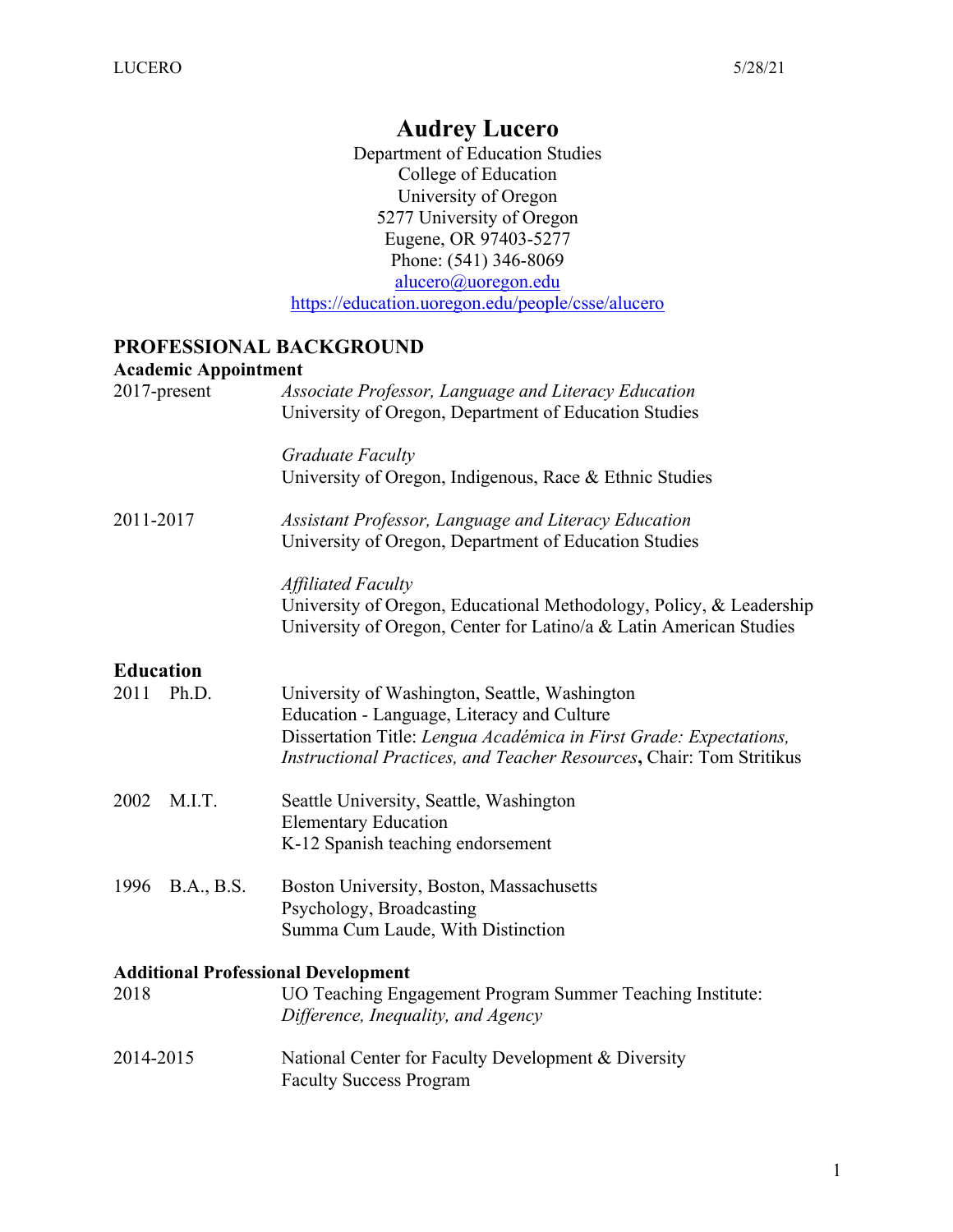## **HONORS**

| 2018      | UO P.A.T.O.S. (Patos Avanzando Tradiciones Orgullosamente y<br>Sobresaliendo) Award |
|-----------|-------------------------------------------------------------------------------------|
| 2016-2017 | Faculty-in-Residence Fellow, UO Center on Diversity & Community                     |

# **SCHOLARSHIP**

#### *Peer-Reviewed Journal Articles*

- 17. **Lucero, A.,** *Donley, K., Bermúdez, B.* (in press). The English referencing behaviors of first and second grade Spanish-English emergent bilinguals in oral narrative retells. *Applied Psycholinguistics,* (ISSUE, etc.).
- 16. Holguin Mendoza, C., Taylor, A., *Romero Moñtano, L*., **Lucero, A**., & *Dorantes, A. A.* (2021). Too Latinx or not Latinx enough? Racial subtexts and subjectivities in a predominantly white university. *Journal of Latinos and Education*. https://doi.org/10.1080/15348431.2021.1920945
- 15. Olivos, E.M. & **Lucero, A.** (2020). Latino parents in dual language immersion programs: Why are they so satisfied? *International Journal of Bilingual Education and Bilingualism*, 23(10), 1211-1224. doi: 10.1080/13670050.2018.1436520
- 14. **Lucero, A.** & Uchikoshi, Y. (2019) Narrative assessment with first grade Spanish-English emergent bilinguals: Spontaneous versus retell conditions. *Narrative Inquiry, 29*(1), 137– 156. doi: 10.1075/ni.18015.luc
- 13. Fritz, R., Harn, B., Biancarosa, G., **Lucero, A.,** Flannery, B. (2018). How much is enough? Increasing observation efficiency to improve intervention instruction. *Assessment for Effective Intervention, 44*(2), 135-144. doi: 10.1177/1534508418772909
- 12. **Lucero, A**. (2018). The development of bilingual narrative retelling among Spanish-English dual language learners over two years. *Language, Speech, and Hearing Services in Schools, 49,* 607-621. doi: 10.1044/2018\_LSHSS-17-0152
- 11. **Lucero, A.** (2018). Oral narrative retelling among emergent bilinguals in a dual language immersion program. *International Journal of Bilingual Education and Bilingualism*, *21*(2), 248-264. doi: 10.1080/13670050.2016.1165181
- 10. **Lucero, A.,** *Dorantes, A.A.,* Holguin Mendoza, C., & *Romero Montaño, L.* (2017). Reforzando las redes: Supporting Latino/a undergraduates at a state flagship university. *Journal of Hispanic Higher Education.* doi: 10.1177/1538192717741671
- 9. **Lucero, A.** (2016). Investigating the simple view of reading with young Spanish-English emergent bilingual children. *Journal of Bilingual Education Research and Instruction, 18*(1), 8-28.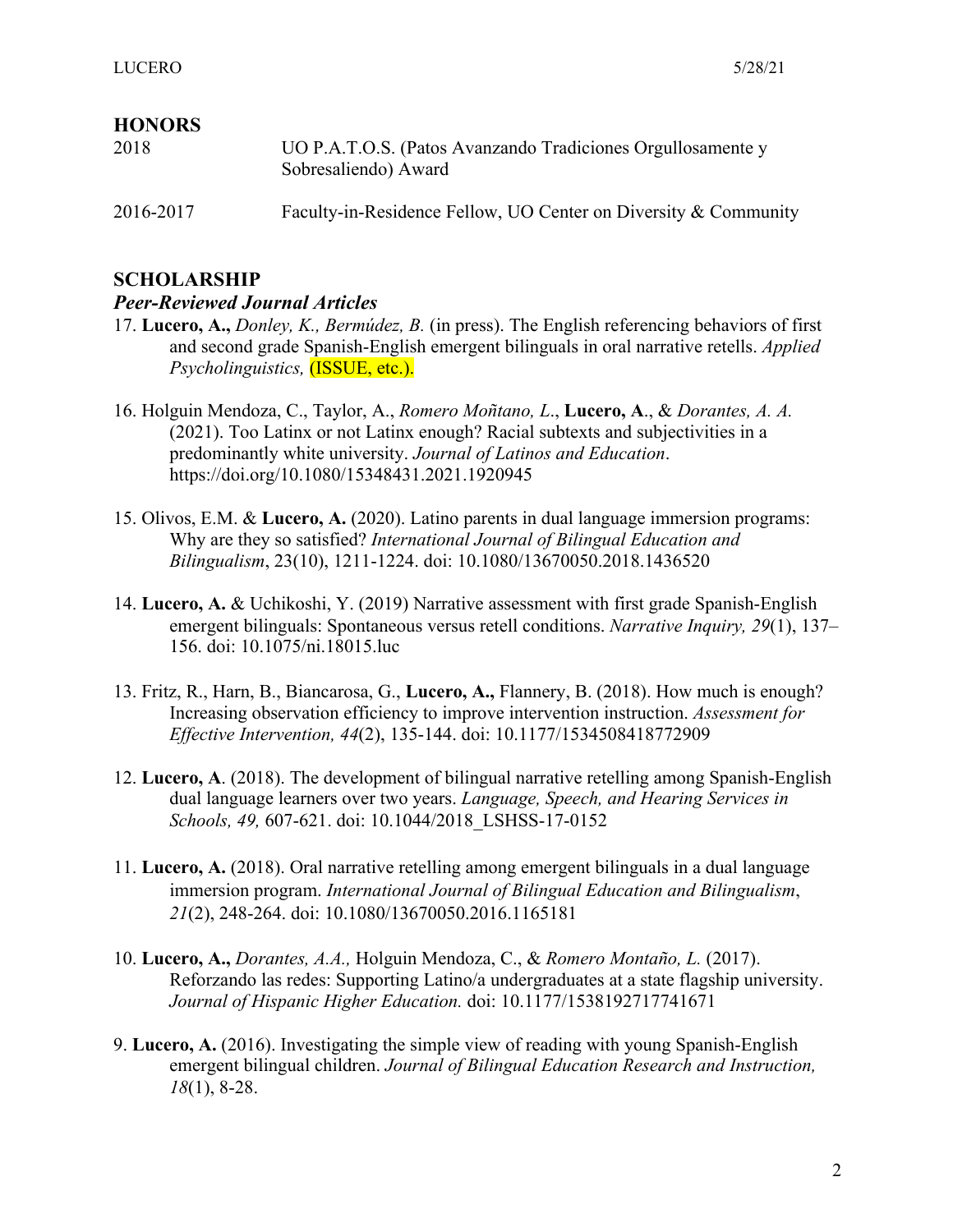- 8. Lochmiller, C.R., **Lucero, A.**, Lester, J.N. (2016). Challenges for a new bilingual program: Implementing the International Baccalaureate's primary years programme in four Colombian schools. *Journal of Research in International Education, 15*(2), 155-174. doi: 10.1177/1475240916660803
- 7. **Lucero, A.** (2015). Cross-linguistic lexical, grammatical, and discourse performance on oral narrative retells among young Spanish speakers. *Child Development, 86*, 1419-1433*.* doi: 10.1111/cdev.12387
- 6. **Lucero, A.** (2015). Dual language teachers' use of conventional, environmental, and personal resources to support academic language development. *Bilingual Research Journal, 38*, 107-123*.* doi: 10.1080/15235882.2015.1017028
- 5. **Lucero, A.** (2015). Who's holding el marcador? Peer linguistic mediation gone awry in a dual language classroom. *Journal of Language, Identity, and Education, 14*, 219-236*.* doi: 10.1080/15348458.2015.1070571
- 4. **Lucero, A.** (2014). Teachers' use of linguistic scaffolding to support the academic language development of first grade emergent bilingual students. *Journal of Early Childhood Literacy, 14*, 534-561. doi: 10.1177/1468798413512848
- 3. Elfers, A., **Lucero, A.,** Stritikus, T., & Knapp, M. (2013). Building systems of support for classroom teachers working with English Language Learners. *International Multilingual Research Journal, 7*, 155-174*.* doi: 10.1080/19313152.2012.665824
- 2. **Lucero, A.** (2012). Demands and opportunities: analyzing academic language use in a first grade dual language program. *Linguistics and Education, 23*, 177-178*.* doi: 10.1016.j.linged.2012.05.004
- 1. **Lucero, A**. (2010). Dora's Program: The role of a constructively marginalized paraprofessional and her developmental biliteracy program. *Anthropology and Education Quarterly, 41*, 126-143. doi: 10.1111/j.1548-1492.2010.01074.x

#### *Book Chapters*

- 4. **Lucero, A.** (2016). Oral narrative performance among kindergarten, first, and second grade heritage Spanish-English bilingual children. In C.E. Wilson (Ed.), *Bilingualism: Cultural Influences, Global Perspectives and Advantages/Disadvantages* (pp. 73-100). Hauppauge, NY: Nova Science Publishers.
- 3. **Lucero, A.** (2013). Pedagogical language knowledge and the instruction of language minority students. In M. B. Arias & C. J. Faltis (Eds.), *Academic language in second language learning* (pp. 57-80). Charlotte, NC: Information Age Publishing.
- 2. Stritikus, T. & **Lucero, A.** (2012). Immigration and education. In J. Banks (Ed.), *Encyclopedia of Diversity in Education* (pp.1138-1141)*.* Thousand Oaks, CA: Sage Publications.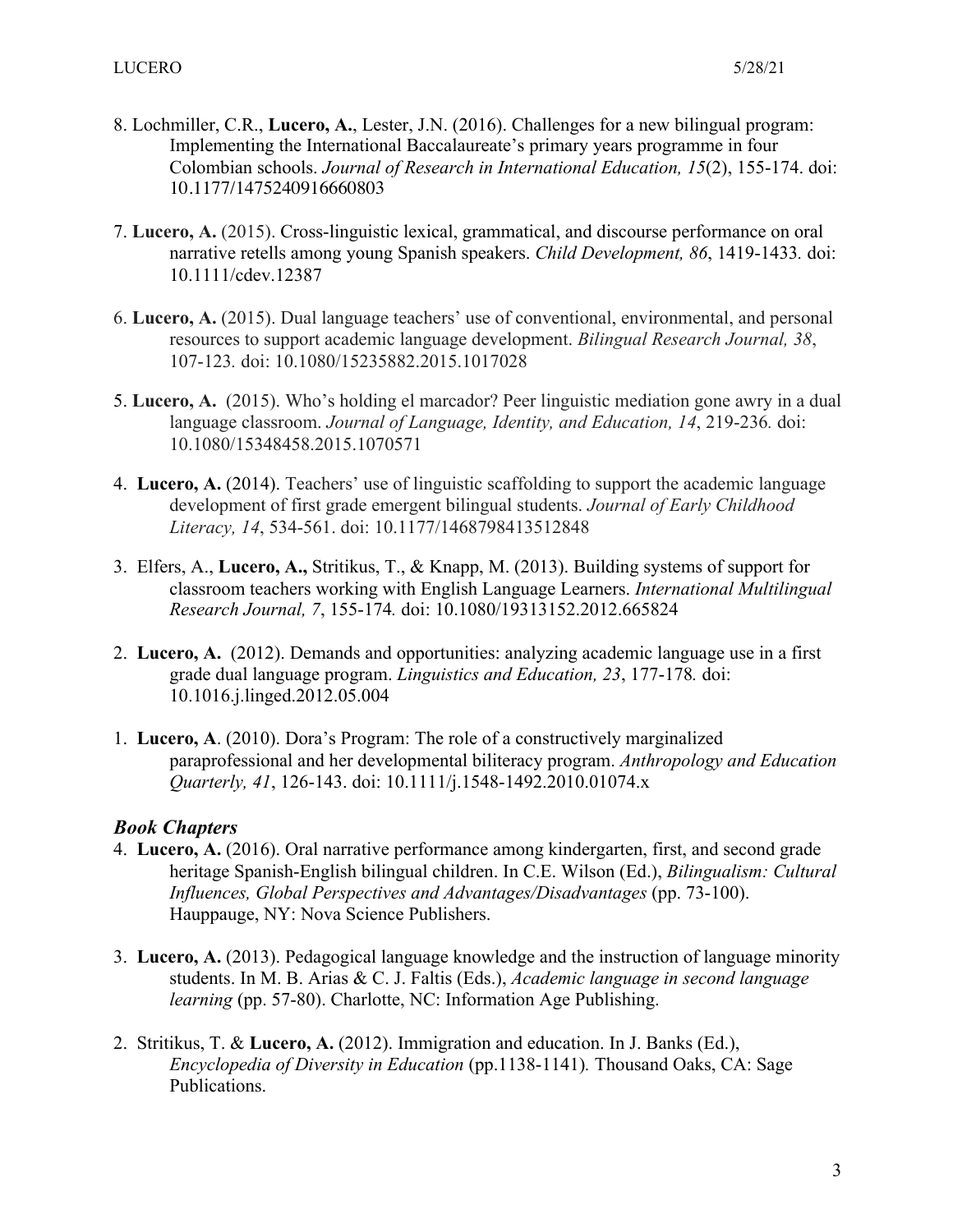1. Stritikus, T. & **Lucero, A**. (2012). Second language speakers in the United States. In J. Banks (Ed.), *Encyclopedia of Diversity in Education* (pp. 1918-1921)*.* Thousand Oaks, CA: Sage Publications.

### *Other Publications*

- 6. **Lucero, A.,** Bermúdez, B., Mitteis, M. (in press). Crossing borders: The perspectives of transnational students in one Oregon high school. In R. Bussell (Ed.), *A state of immigrants: New research on the immigrant experience in Oregon. Eugene, OR:* University of Oregon.
- 5. Olivos, E.M. & **Lucero, A.** (2018). Bilingual programs remain at risk if parents are not satisfied. *Multilingual Educator* (pp. 20-23)*.*
- 4. Lindholm-Leary, K. & Molina, R. (2015). *Oregon dual language collaborative final evaluation report* [prepared for Oregon Department of Education & Oregon State Legislature]. Contributed to Part III: Evaluation Findings (pp. 84-93).
- 3. Varghese, M. M., **Lucero, A.,** & Von Esch, K.S. (2014). Integrating English learner needs in an elementary teacher education program: Moving forward. *Education Matters: The Journal of Teaching and Learning*, *2*(1), 67-71.
- 2. Elfers, A.M., Stritikus, T., Calaff, K.P., Von Esch, K.S., **Lucero, A.,** Knapp, M.S., Plecki, M.L. (2009). [Report] *Building systems of support for classroom teachers working with second language learners*. Seattle, WA: Center for Strengthening the Teaching Profession.
- 1. **Lucero, A**. (2008). [Review of the book by T. Omoniyi & G. White (Eds.) (2006). *The sociolinguistics of identity*]*. Southwest Journal of Linguistics, 27*(1).

#### *Under Review*

#### *[\*Graduate student co-authors are italicized]*

1. **Lucero, A.** *Donley, K.* Longitudinal referencing and story coherence development in the English narratives of Spanish-English emergent bilinguals. Submitted to *Discourse Processes* in January 2021.

#### *Currently in Revision*

*[\*Graduate student co-authors are italicized]*

#### *In Preparation*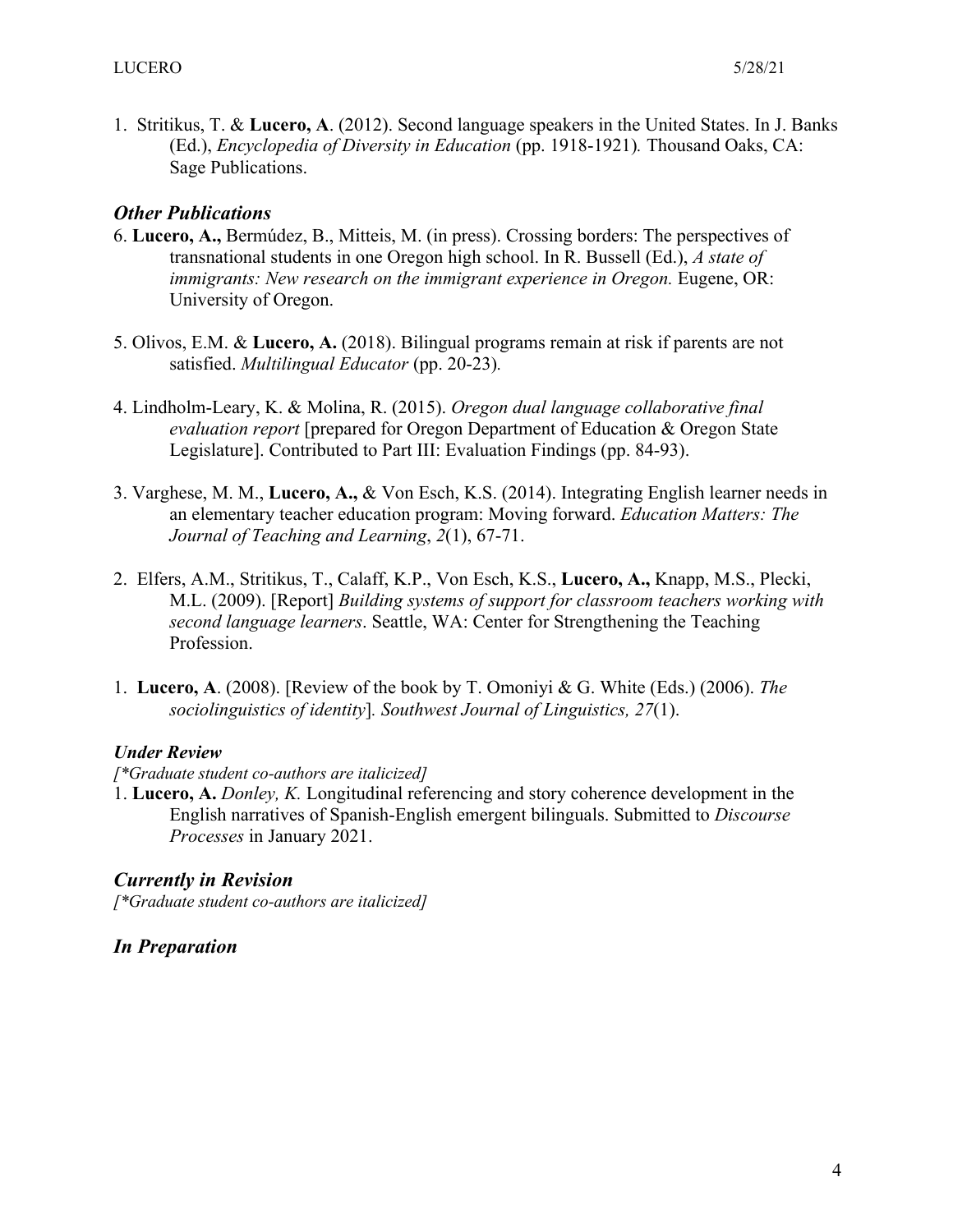# *Fellowships and Grants*

## 2021-22 **Mid-career Fellowship,** *Student Experience Research Network*

- 2020-21 **Lead Facilitator,** *Critical Literacy Pedagogy for K-8 Educators in Oregon***.**  Professional development grant to develop and facilitate a course module for Oregon K-8 teachers to engage in critical literacy conversations with their students, Roundhouse Foundation, \$33,000.
- 2020-2021 **Principal Investigator,** *Languaging while Comprehending.* Seed grant award for faculty in the field of Latinx Studies, UO Center for Latino/a & Latin American Studies, \$3,878.
- 2020-2021 **Principal Investigator,** *Crossing Borders: The Perspectives of Transnational Students in Oregon High Schools*. Faculty Research Award from the UO Office of the Vice President for Research and Innovation, \$7,000.
- 2015-2016 **Co-Principal Investigator**, *SPDG Breadth English Language Professional Development Grant*. Oregon State Personnel Development Grant, Oregon Department of Education (EPCS Grant #22751), \$18,000 (subcontract). \*This grant supported the development and facilitation of professional development webinars for instructional coaches on working with ELL students
- 2014-2015 **Co-Principal Investigator,** *Latino Parent Perceptions of Dual Language Education in Oregon Schools*. University of Oregon Center for Latino/a and Latina American Studies Seed Grant (2014-2015), \$1,750. \*This grant funded a qualitative study of Latino/a parent engagement at four dual language immersion schools around the state of Oregon
- 2014-2015 **Co-Principal Investigator,** *Reforzando Las Redes de Apoyo para los Estudiantes Latino/as de UO (Strengthening Networks of Support among Latin@ Students at UO).* University of Oregon Center for Latino/a and Latina American Studies Seed Grant (2014-2015), \$2,500. \*This grant funded the development and dissemination of a survey of the social and academic experiences of Latino/a undergraduates at UO

#### *National and International Peer-Reviewed Conference Presentations*

29. Rodriguez, A., Cycyk, L., DeAnda, S., Bermúdez, B., **Lucero, A.**, Pakulak, E. (2020, November). *Examining the frequency and function of code-switching in child-directed speech to Spanish-English dual-language learners.* Proposal accepted at the Annual Convention of the American Speech-Language-Hearing Association, San Diego, CA (Convention canceled).

28. Lucero, A. & Donley, K. (2020, April) *Longitudinal Referencing and Story Coherence Development in the English Narratives of Spanish-English Emergent*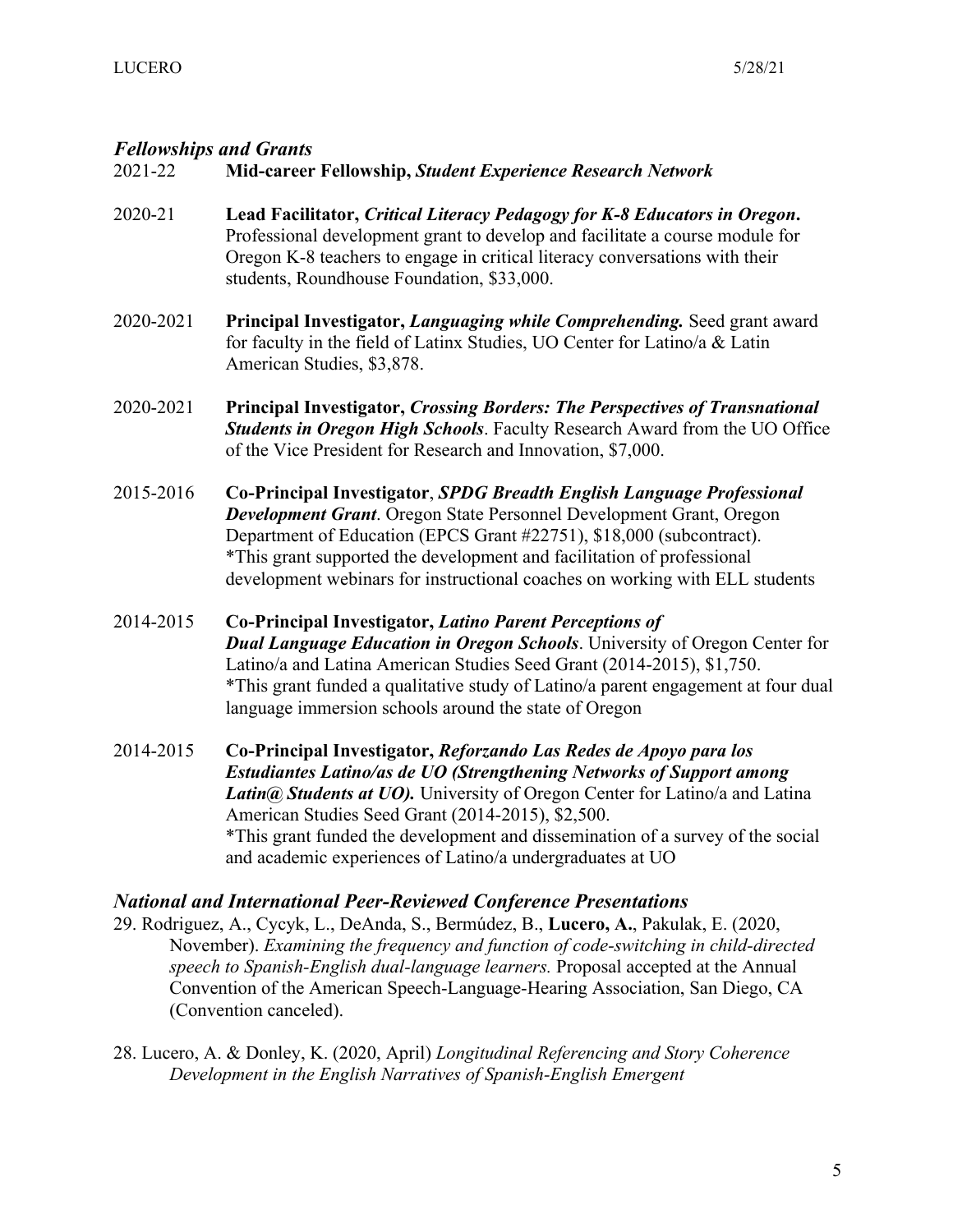*Bilinguals* [Roundtable Session]. AERA Annual Meeting San Francisco, CA http://tinyurl.com/vylfkak (Conference Canceled).

- 27. **Lucero, A.**, Bermudez Bonilla, B., Donley, K. (2018, November). *First and Second Grade Bilingual Children's Ways of Referring to Protagonists in Narrative Retells.* Poster presented at the American Speech-Language-Hearing Association annual convention, Boston, MA.
- 26. **Lucero, A.** (2018, April). *The Development of Narrative Story Structure among Young Spanish-English Dual Language Learners*. Poster presented at the annual conference of the American Educational Research Association, New York, NY.
- 25. **Lucero, A.** (2017, November). *The performance of second grade emergent bilingual children on narrative retelling: Language and instructional context considerations.*  Poster presented at the American Speech-Language-Hearing Association annual convention, Los Angeles, CA.
- 24. **Lucero, A.** (2017, July). *The development of literate language among young Spanish-English dual language learners.* Paper presented at the Society for the Scientific Study of Reading Conference, Halifax, Nova Scotia, CANADA.
- 23. **Lucero, A.** (2017, April). *Second grade emergent bilingual children and narrative retelling: Language and instructional context considerations*. Roundtable presented at the annual conference of the American Educational Research Association, San Antonio, TX.
- 22. **Lucero, A.** & Uchikoshi, Y. (2016, November). *Narrative assessment with first grade Spanish-English emergent bilinguals: Spontaneous versus retell conditions.* Paper presented at the Literacy Research Association Conference, Nashville, TN.
- 21. **Lucero, A.** (2016, July). *Oral narrative performance among kindergarten, first, and second grade heritage Spanish-speaking bilingual children.* Paper presented at the Society for the Scientific Study of Reading Conference as part of a symposium I co-organized with Dr. Trina Spencer, Northern Arizona University, entitled *Oral Narration Assessment for Culturally and Linguistically Diverse Children: Relevant, Authentic, & Useful,* Porto, PORTUGAL.
- 20. **Lucero, A.** (2015, December). *Relations between vocabulary and discourse in the oral narrative retells of young Spanish-English emergent bilinguals in a dual language program.* Paper presented as part of a symposium at the Literacy Research Association Conference I co-organized with Dr. Yuuko Uchikoshi, University of California, Davis entitled *Equitable, Authentic Oral Language Assessment for Young Emergent Bilingual and ELL Children,* Carlsbad, CA.
- 19. **Lucero, A.** (2015, December). *Oral narrative retelling as an equitable assessment for young Spanish-English emergent bilingual children.* Paper presented at the Literacy Research Association Conference, Carlsbad, CA.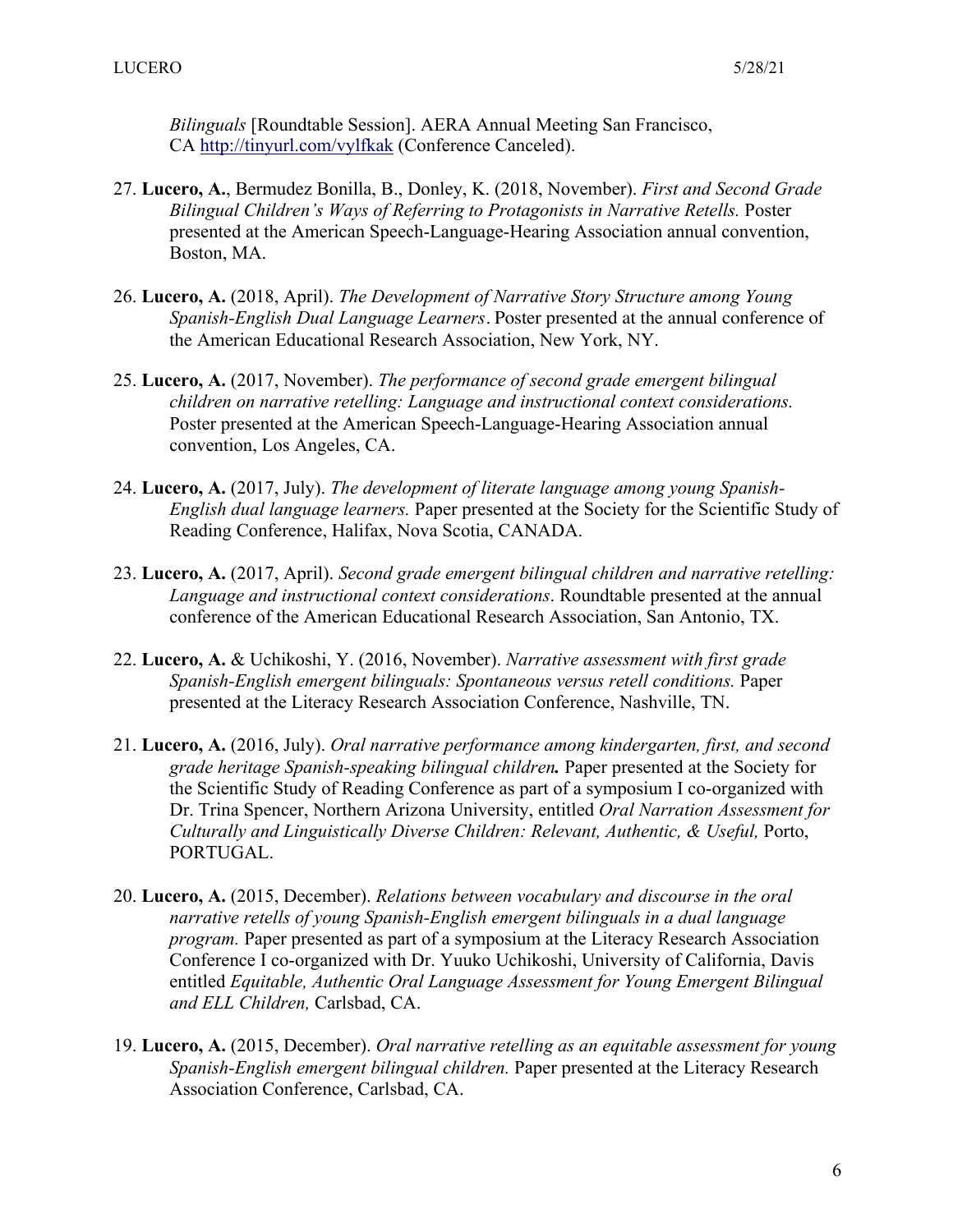- 18. **Lucero, A.** (2015, July). *Oral narrative retelling & oral reading fluency among young Spanish-English dual language learners.* Paper presented at the Society for the Scientific Study of Reading Conference as part of a symposium entitled *Dual Language Early Language & Literacy Instruction and Curriculum Based Measurement*, Kohala, Hawai'i.
- 17. **Lucero, A.** (2014, December). *Beyond fluency: The value of oral narrative retell assessment for first and second grade Spanish-speaking ELL children.* Roundtable presented at the Literacy Research Association Conference, Marco Island, FL.
- 16. **Lucero, A.** (2014, March). *Oral narrative retell performance among Spanish-speaking first and second graders.* Presented at the meeting of Teachers of English to Speakers of Other Languages, Portland, OR.
- 15. **Lucero, A.** (2013, December). *Dual language teachers' use of conventional, environmental, and personal resources to support oral academic language development.* Paper presented at the Literacy Research Association Conference, Dallas, TX. Part of a symposium I coorganized with Dr. Kate Brayko, University of Montana, entitled *Conceptualizing, Identifying, and Leveraging Resources for ELLs' Literacy Learning, Dallas, TX.*
- 14. **Lucero, A.** (2013, December). *Cross-linguistic relationships in oral narrative retell performance among young Spanish-speaking children at different levels of reading risk.*  Roundtable presented at the Literacy Research Association Conference, Dallas, TX.
- 13. **Lucero, A.** (2013, April). *The relationship between instruction and oral narrative retells for Spanish-speaking children.* Paper presented at the annual conference of the American Educational Research Association, San Francisco, CA.
- 12. **Lucero, A.** (2013, April). *The oral narrative retell performance of Spanish-speaking first and second graders.* Poster presented at the International Reading Association National Conference, San Antonio, TX.
- 11. **Lucero, A.** (2012, November). *Teachers' use of linguistic scaffolding to support the academic language development of first grade emergent bilingual students.* Paper presented at the Literacy Research Association Conference, San Diego, CA.
- 10. **Lucero, A.** (2012, November). *Demands and opportunities: Analyzing academic language in a first grade dual language classroom.* Paper presented at the Literacy Research Association Conference, San Diego, CA.
- 9. Valencia, S., **Lucero, A.** (2010, December). *Reading comprehension challenges of English language learners.* Paper presented at the Literacy Research Association Conference, Fort Worth, TX.
- 8. Valencia, S., **Lucero, A.,** Alvarez, L. (2010, May). *Reading comprehension challenges of English language learners.* Paper presented at the annual conference of the American Educational Research Association, Denver, CO.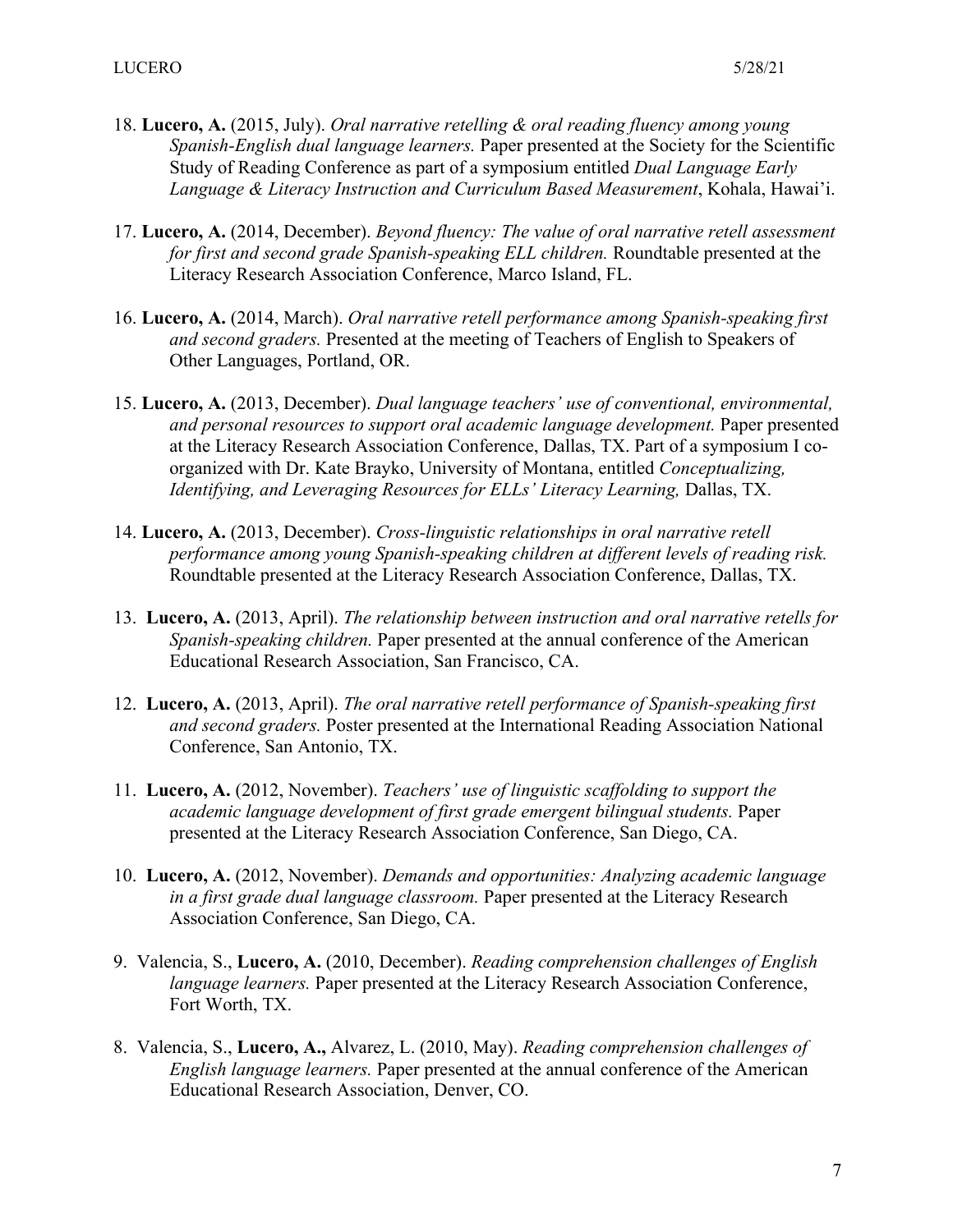- 7. Elfers, A. & **Lucero, A**. (2010, May). *Building systems of support for classroom teachers working with English language learners*. Paper presented at the annual conference of the American Educational Research Association, Denver, CO.
- 6. **Lucero, A**. (2010, March). *Developing oral academic language in a first grade dual language program.* Presented at the meeting of Teachers of English to Speakers of Other Languages, Boston, MA.
- 5. **Lucero, A**. (2010, March). *Teacher scaffolding of academic language in first grade dual language classrooms.* Presented at the American Association of Applied Linguistics, Atlanta, GA.
- 4. Valencia, S., Westover, A., **Lucero, A.,** Alvarez, L. (2008, December). *Understanding the comprehension of English language learners: Challenges and instructional implications.*  Paper presented at the National Reading Conference, Orlando, FL.
- 3. English, B., **Lucero, A**. & Joyce, J. (2008, April). *Teacher community and inquiry-based professional development.* Paper presented at the meeting of Teachers of English to Speakers of Other Languages, New York, NY.
- 2. English, B. & **Lucero, A**. (2008, March). *Enhancing instruction for English language learners through action research: Lessons from an inquiry professional development program.* Paper presented at the annual conference of the American Educational Research Association, New York, NY.
- 1. English, B., **Lucero, A.,** Stritikus, T. (2007, April). *Toward a critical conception of teacher community: The micropolitics of inquiry-based professional development.* Paper presented at the annual conference of the American Educational Research Association, Chicago, IL.

#### *Regional Peer-Reviewed Conference Presentations*

- 8. **Lucero, A.** & Olivos, E.M. (2016, March). *Latino parent perceptions of the value/importance of dual language schooling for their children.* Presented at the State English Learners Alliance Conference, Eugene, OR.
- 7. **Lucero, A.** (2014, March). *Using oral retell assessments to complement CBM reading data for Spanish speakers.* Paper presented at the State English Learners Alliance Conference, Eugene, OR.
- 6. Elfers, A. & **Lucero, A**. (2009, December). *Building systems of support for classroom teachers working with English language earners.* Paper presented at the Washington Educational Research Association Annual Conference, Seatac, WA.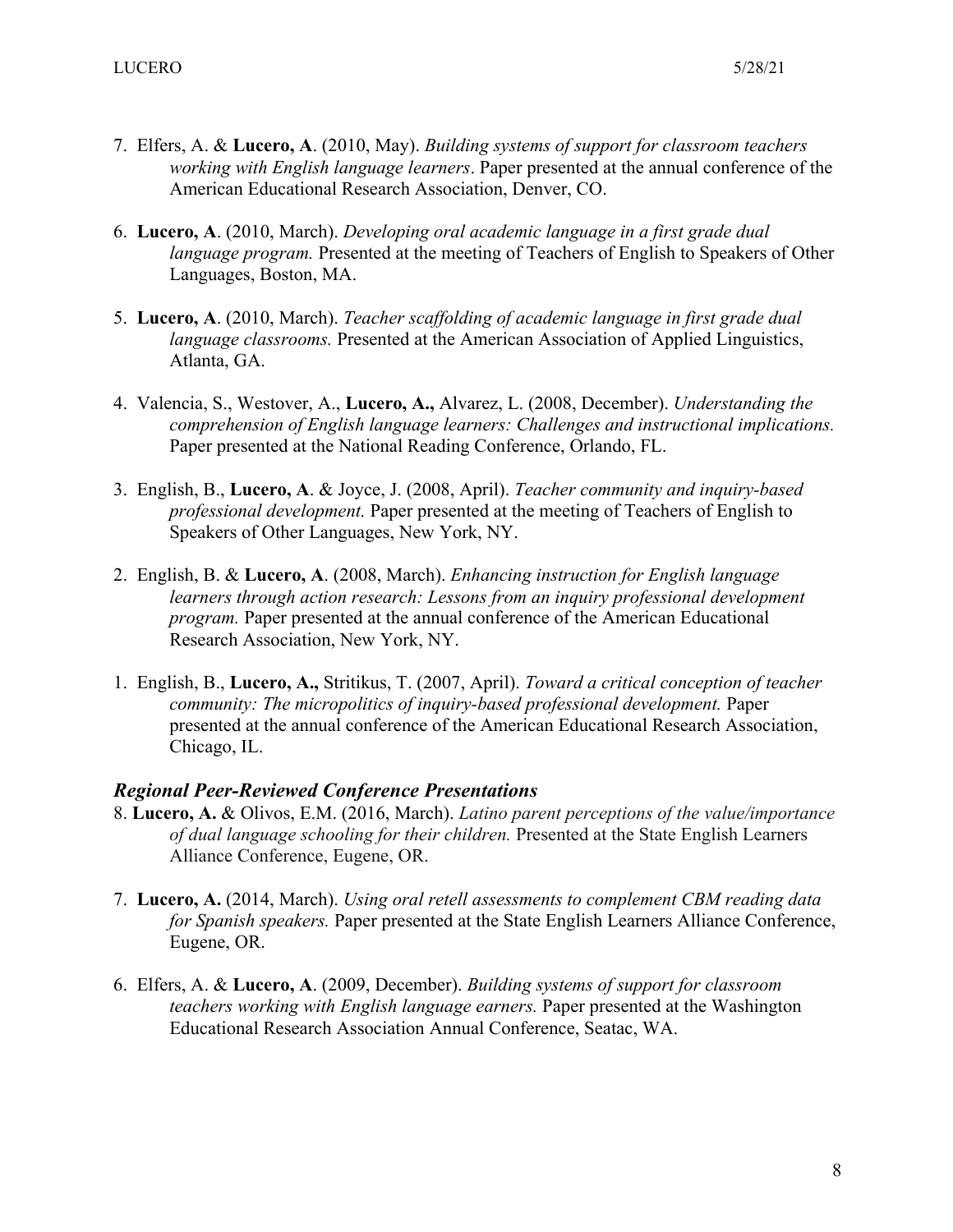- 5. **Lucero, A**. (2009, June). *Dora's program: A constructively marginalized paraeducator and her developmental biliteracy program.* Paper presented at the University of Oregon Biliteracy Conference, Eugene, OR.
- 4. Stritikus, T., Calaff, K.P., **Lucero, A.,** & Von Esch, K. (2009, May). *Building systems of support for classroom teachers: Working with English learner students.* Paper presented at the annual conference of UC Linguistic Minority Research Institute, Riverside, CA.
- 3. **Lucero, A**. (2008, October). *Reconstructing the graveyard: Reflections on language shift over three generations of a Spanish-American family.* Paper presented at the Linguistic Association of the Southwest Annual Conference, Corvallis, OR.
- 2. English, B., **Lucero, A.,** Joyce, J. (2007, December). *Teacher community and inquiry-based professional development for teachers of ELL students.* Paper presented at the Washington Educational Research Association Annual Conference, Seatac, WA.
- 1. English, B., **Lucero, A.** (2007, May). *Toward a critical conception of teacher community: The micropolitics of inquiry-based professional development.* Paper presented at the annual conference of UC Linguistic Minority Research Institute, Phoenix, AZ.

# **TEACHING**

# **Higher Education Teaching (\*indicates I developed the syllabus)** *Courses taught at University of Oregon*

*Graduate Courses*

*EDST640*: Constructing Meaning through Literacy\* *EDST641*: Developing Thoughtful Literacy Practices\* *EDST664*: Doctoral Seminar in Bilingualism and Biliteracy\* *EDST607*: Doctoral Professional Development Seminar\* *EDST601*: Doctoral Research Seminar\*

*Undergraduate Courses*

*EDST463*: Foundations of Literacy\* *UGST111:* Latinx Scholars ARC seminar\*

# *Courses Taught at Other Institutions*

*University of Washington Graduate Courses*

*EDTEP 544A*: Foundations in Cultural and Linguistic Diversity\* *EDTEP 544B*: Foundations and Instructional Methods Cultural and Linguistic Diversity\* *EDTEP 544C*: Instructional Methods Cultural and Linguistic Diversity\* *EDC&I 545*: Multilingual Socialization and Development

*Seattle University Graduate Courses*

*TEED 521*: Literacy Curriculum, Instruction, and Assessment *LITC 525*: Seminar in Literacy Instruction\*

*Seattle Pacific University Graduate Courses*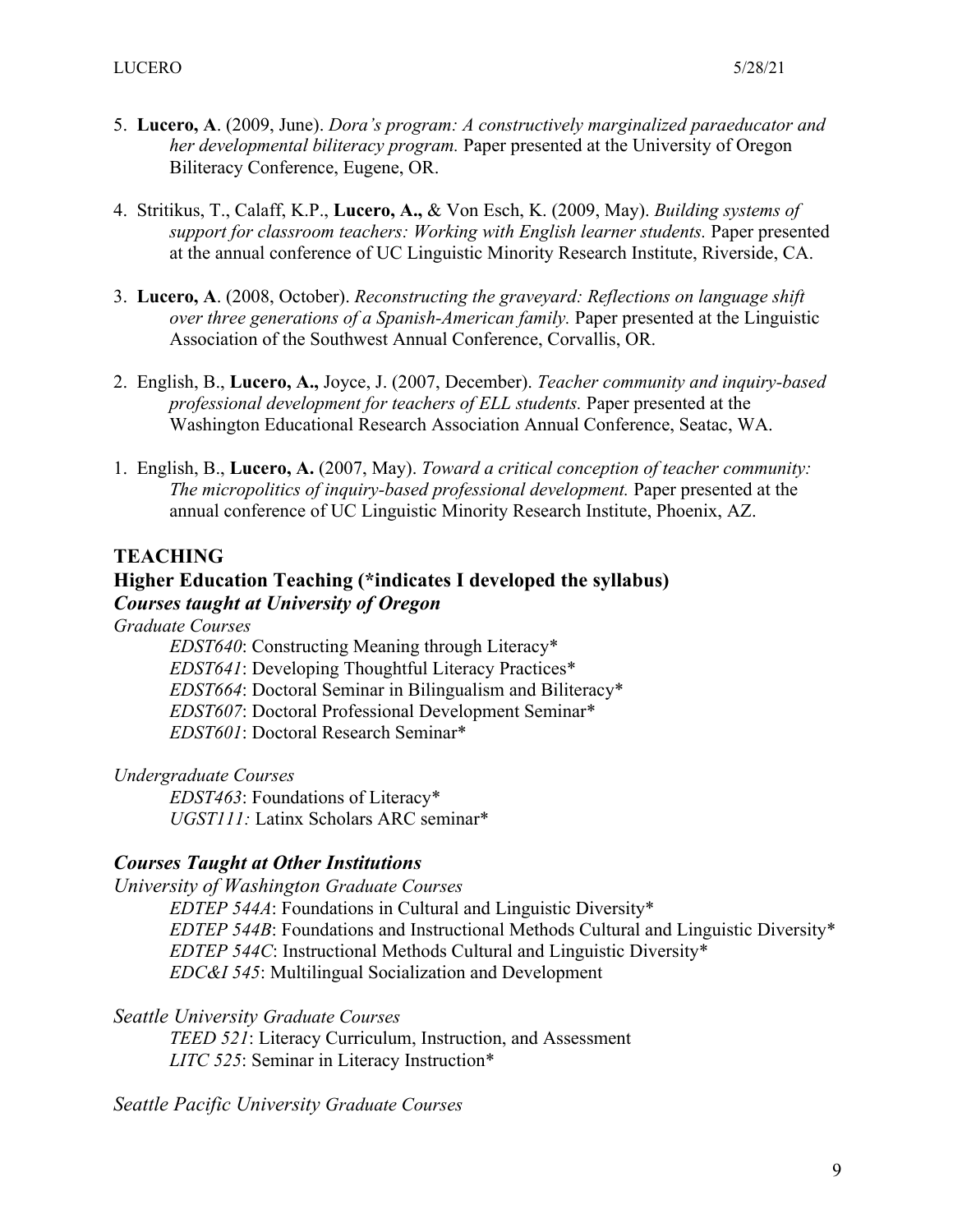*EDU 5751*: Methods of Teaching Spoken Language\* *EDU 5961*: Principles of Learning and Teaching Language\*

### **STUDENT ADVISING**

#### *Doctoral Dissertations Chaired*

Ongoing Bobbie Bermúdez (EDST). *How can testimonios influence a predominantly white pre-service teachers' program's misconceptions about Latinx immigrant students?* Ph.D. Dissertation (proposal defended April 2021).

> Kevin Donley (EDST). *Enacting translanguaging as a critical literacy pedagogy in elementary dual language immersion*. Ph.D. Dissertation (proposal defended November 2020).

Misael Flores (EMPL). *Long term ELs and stigma*. Ph.D. Dissertation (proposal defended October 2019).

- 2021 Angel Dorantes (EDST). *Language brokering experiences among Latina/o high school language brokers in Oregon.* Ph.D. Dissertation
- 2018 Lynne Gardner-Allers (EDST). *From the ground up: Student engagement and leadership in racial equity at a predominantly white high school.* Ph.D. Dissertation.

#### *Doctoral Committee Membership*

| Ongoing | Lara Boyero (Romance Languages). Multilingues, pluriculturales, y               |
|---------|---------------------------------------------------------------------------------|
|         | empoderadxs: Interseccionalidad y acercamiento crítico en la enseñanza del      |
|         | <i>español como lengua heredada</i> . Ph.D. Dissertation (institutional member, |
|         | prospectus defended November 2020)                                              |
|         |                                                                                 |

Niki DeRosia (EDST). *Future time perspectives and life stories of refugee adolescents.* Ph.D. Dissertation (member, proposal defended May 2021).

Lidia Huerta (SPECS). *Culturally & linguistically responsive care: An exploration of speech-language pathology students' training and competence.*  Ph.D. Dissertation (institutional member, proposal defended March 2021).

2020 Allyson Dean (EDST). *Divesting from the patriarchal dividend: Participant experiences of the Creating Allyship through Gender Education and Dialogue (CAGED) program.* Ph.D. Dissertation (member).

> Britt Landis (SPECS). *Formative vocabulary assessment for English learners – an exploration of the technical adequacy of vocabulary diversity indices within a writing CBM.* Ph.D. Dissertation (institutional member).

McKenzie Meline (SPECS). *Efficiently improving implementation quality – the role of self-reflection and the value-added of video analysis.* Ph.D. Dissertation.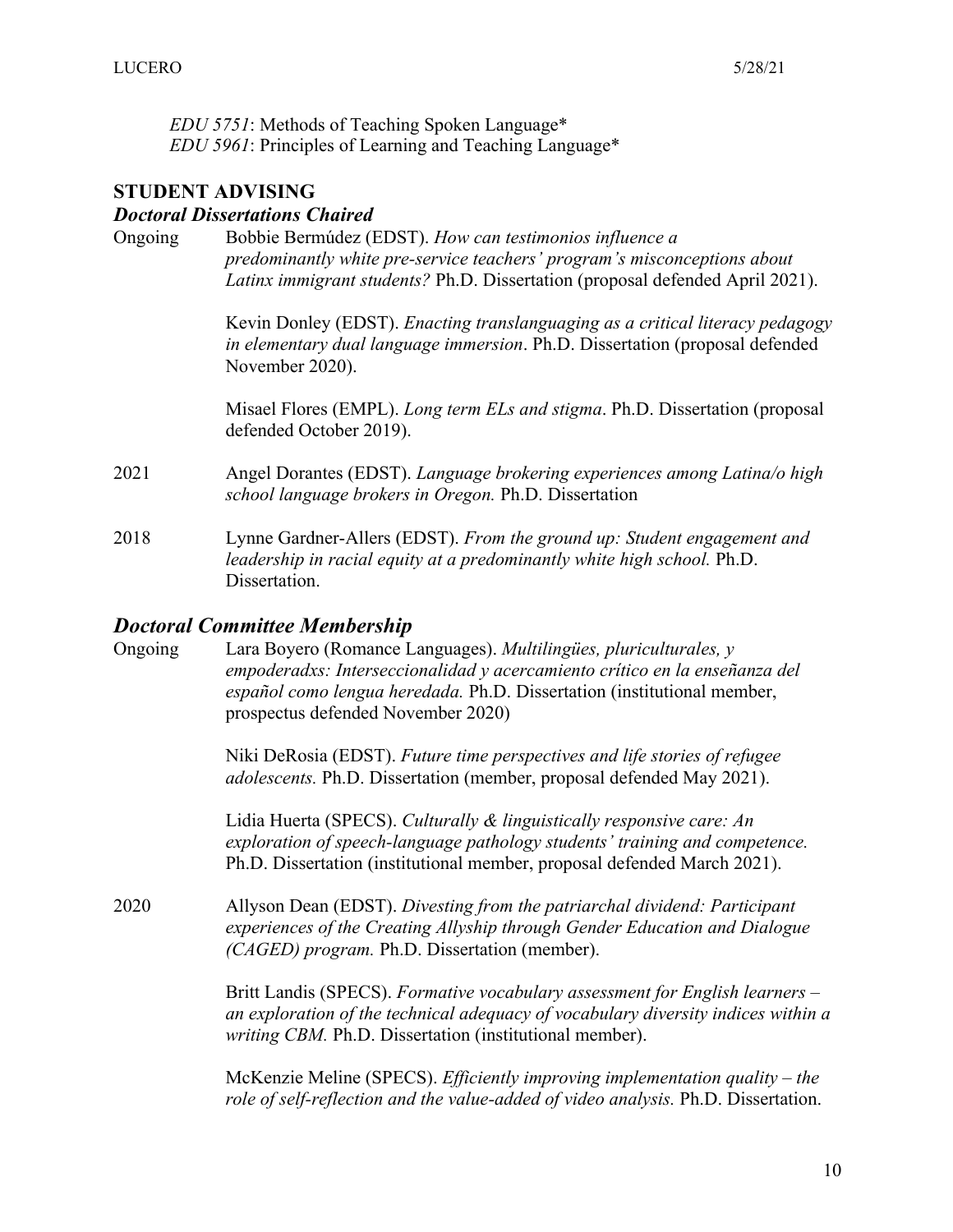|      | Nuvia Nevarez (EMPL). Tackling the Pobrecito mindset: Latinx student<br>community cultural wealth & academic achievement. D.Ed. Dissertation<br>(institutional member).                                                                                                            |
|------|------------------------------------------------------------------------------------------------------------------------------------------------------------------------------------------------------------------------------------------------------------------------------------|
|      | Kavitha Rao (CPHS). A longitudinal examination of the relationship between<br>sociopolitical development and vocational outcomes in emerging adulthood.<br>Ph.D. Dissertation. (outside member).                                                                                   |
| 2019 | Tasha Katsuda (EMPL). The Relationship between cultural identity and<br>achievement for Latino youth in Oregon: An exploratory study. D.Ed.<br>Dissertation. (member).                                                                                                             |
|      | Lauren Vega O'Neil (PSYCH). How Individual Differences in Language and<br>Executive Function affect Learning in Young Children across Socio-economic<br>Populations. Ph.D. Dissertation (institutional member).                                                                    |
| 2018 | Asilia Franklin Phipps (EDST). Bodies and Texts: Race education and pedagogy<br>of images. Ph.D. Dissertation (member).                                                                                                                                                            |
|      | Nadia Raza (EDST). Pedagogies of Repair: Community College and Carceral<br>Education for Adult Learners. Ph.D. Dissertation (member).                                                                                                                                              |
|      | Catherine Woods (CPSY). Racial battle fatigue and graduate student roles: The<br>experiences of Black/African American, biracial Black, and multiracial Black<br>identified students. Ph.D. Dissertation (member).                                                                 |
|      | Frank Bender (EMPL). Exploring variations of the lexical-grammatical<br>architecture of teacher instructional language: Analysis of the measures of<br>effective teaching data for fifth grade lessons during English language arts. Ph.D.<br>Dissertation (institutional member). |
|      | Tiffany Beattie (SPECS). Oral Reading Fluency and the Simple View of Reading<br>for English Language Learners. Ph.D. Dissertation (institutional member).                                                                                                                          |
| 2017 | Spirit Brooks (EDST). Cultural competence, race, and gender: Portraits of<br>teaching in high school college access programs. Ph.D. Dissertation (member).                                                                                                                         |
|      | Shadiin Garcia (EDST). Oregon Indian curriculum: Tribal knowledge meets<br>practitioner knowledge. Ph.D. Dissertation (member).                                                                                                                                                    |
| 2016 | Ronda Fritz (SPECS). Increasing observation efficiency to improve instructional<br>quality in small group intervention settings. Ph.D. Dissertation (institutional<br>member).                                                                                                     |
|      | Marko Mwipopo (EDST). Secondary school graduates' personal experiences in                                                                                                                                                                                                          |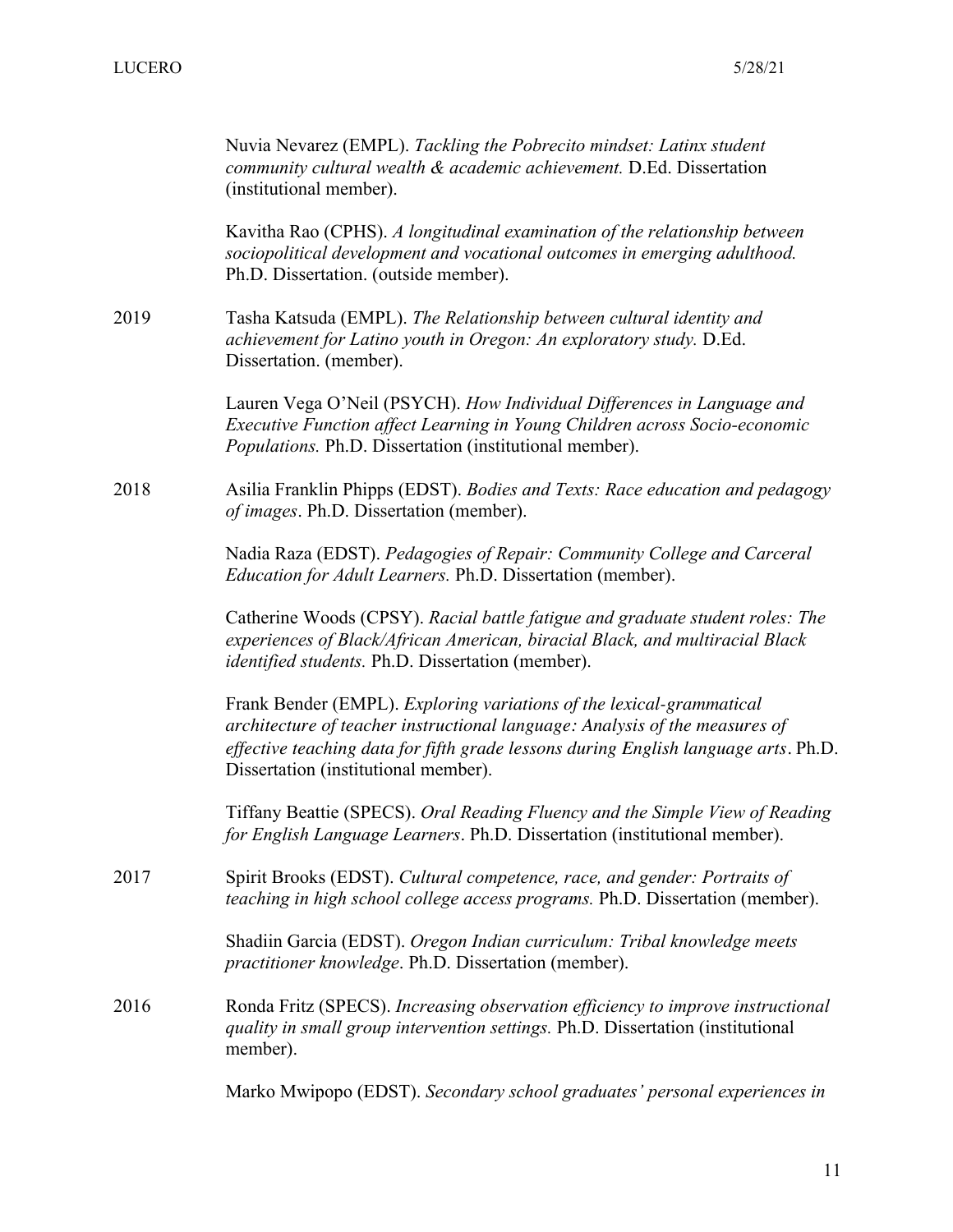*the context of English-only language of instruction within and outside school settings in Tanzania.* Ph.D. Dissertation (member).

Josh Bald (EMPL). *What motivates parents to choose a charter school?* D.Ed. Dissertation (institutional member).

Brian Sica (EMPL). *Are we doing what we say we're doing? A case study evaluating the fidelity of implementation of Constructing Meaning training at a local middle school*. D.Ed. Dissertation (institutional member)

Brooke Wagner (EMPL). *Predictive value of phonemic awareness curriculumbased measures on first grade passage reading fluency*. D.Ed. Dissertation (institutional member).

2015 Susan Dwoskin (EDST). *Preparing citizens: Reviving a lost educational enterprise.* Ph.D. Dissertation (member).

> Jasmine Bitnara Park (EMPL). *Investigation of reading skill development of English language learners: A two-year longitudinal study.* Ph.D. Dissertation (institutional member).

2014 Adam Withycombe (EMPL). *An exploration of the role of English language proficiency in academic achievement*. D.Ed. Dissertation (institutional member).

> Ron Young (EMPL). *An Analysis of subgroup differences on measures of two key college and career readiness skills.* D.Ed. Dissertation (institutional member).

Sara Deboy (EMPL). *The predictive relationship between oral reading fluency and comprehension as it relates to minority students.* D.Ed. Dissertation (institutional member).

2013 Jennifer Spencer-Iiams (EMPL). *Passage reading fluency in Spanish and English: The relation to state testing outcomes in English in a dual language context.*  D.Ed. Dissertation (institutional member).

#### *Comprehensive Exam Committees*

- 2020 Bobbie Bermudez (EDST) (chair) Lara Boyero (Romance Languages) (outside member) 2019 Kevin Donley (EDST) (chair) Niki DeRosia (EDST) (member) 2017 Brianna Bertoglio (EDST) (chair) 2016 Allyson Dean (EDST) (member)
- Angel Dorantes (EDST) (chair)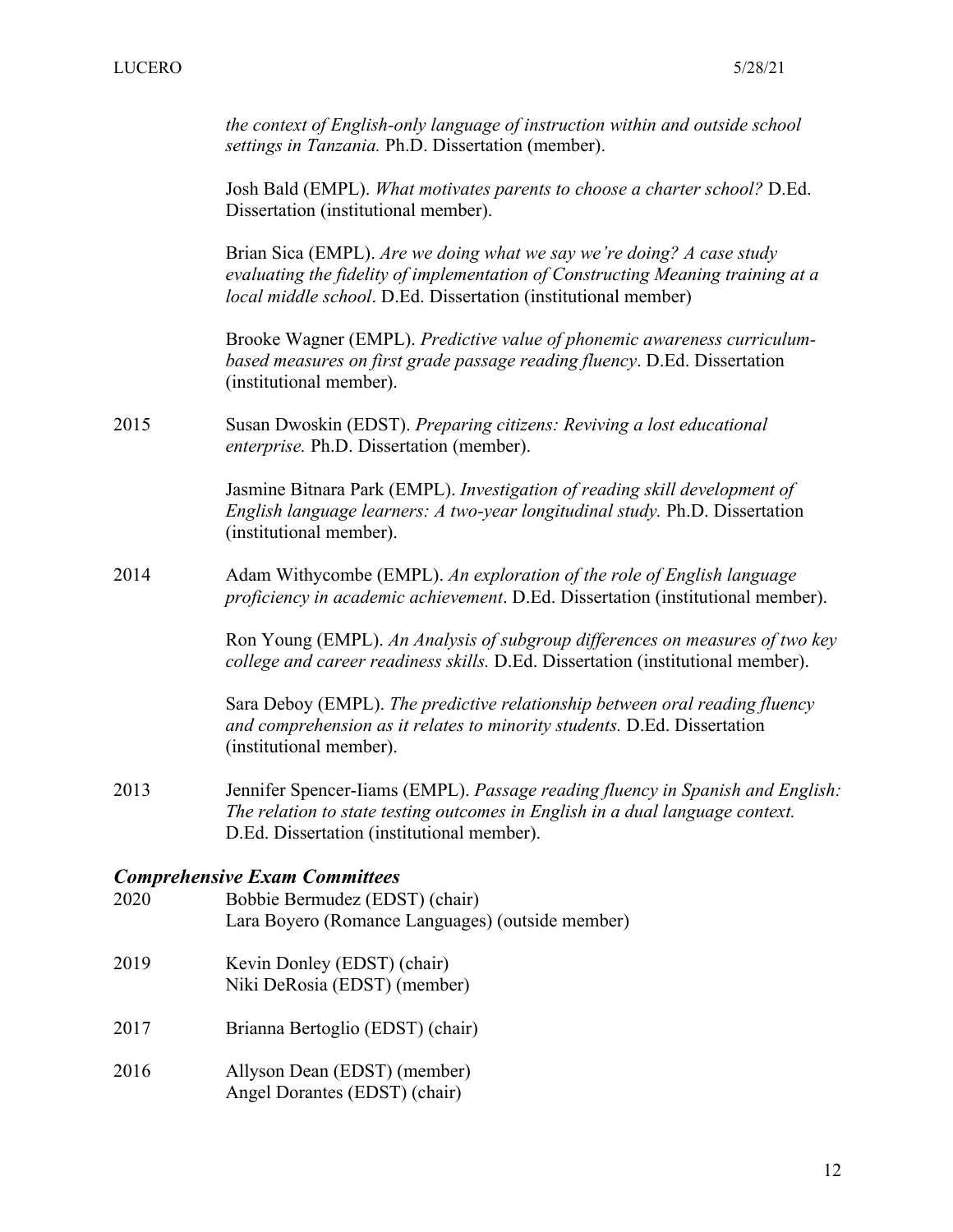| 2015 | Emily Mathis (EDST) (chair)<br>Lynne Gardner-Allers. (EDST) (member)                                                     |
|------|--------------------------------------------------------------------------------------------------------------------------|
| 2014 | Asilia Franklin-Phipps (EDST) (member)                                                                                   |
| 2013 | Ronda Fritz, Special Education (SPED) (outside member)<br>Susan Dwoskin (EDST) (member)<br>Marko Mwipopo (EDST) (member) |

#### *Master's Thesis Committees*

| 2021-2021 | Emily Enns (SPECS), The changes that occur in bilingual children   |
|-----------|--------------------------------------------------------------------|
|           | from kindergarten to second grade in terms of referencing behavior |
|           | and language sophistication (chair).                               |

2019-2020 Alyssa Rodriguez (SPECS), *Examining the frequency, patterns, and functions of code-switching in child-directed speech to Spanish-English dual language learners* (member).

#### *Undergraduate Thesis Committees*

| 2021 | Wendy Palfox-Arceo, McNair Scholar (advisor)                                                                                                              |
|------|-----------------------------------------------------------------------------------------------------------------------------------------------------------|
|      | Karmen Clark, Reconstructing the ecosystem of Spanish two-way<br>immersion programs through a pedagogy of transcaring, Honors College<br>Thesis (member)  |
| 2020 | Héloïse Gayet, Pedagogy and culture of immigration in Eugene Spanish<br>bilingual elementary schools in the Trump era, Honors College Thesis<br>(advisor) |
| 2018 | Maia Wilson, Oral linguistic skill and reading literacy in native Spanish-<br>speaking children, Honors College Thesis (advisor)                          |
| 2014 | Kathryn Carpenter, Assessment Plan for Bilingual Elementary Programs<br>in the United States, Honors College Thesis (member)                              |

## *Professional Mentoring*

2013-present Supervise directed readings for various EDST doctoral & master's students

|  |  |  | 2014-2017 Co-taught EDST641 with Susan Dwoskin, EDST doctoral student |
|--|--|--|-----------------------------------------------------------------------|
|--|--|--|-----------------------------------------------------------------------|

- 2014 Facilitated summer EDST doctoral writing group
- 2012-2013 Co-taught EDST640, EDST641 with Ronda Fritz, SPECS doctoral student Supervised Blaine Barbee, EDST doctoral student as research assistant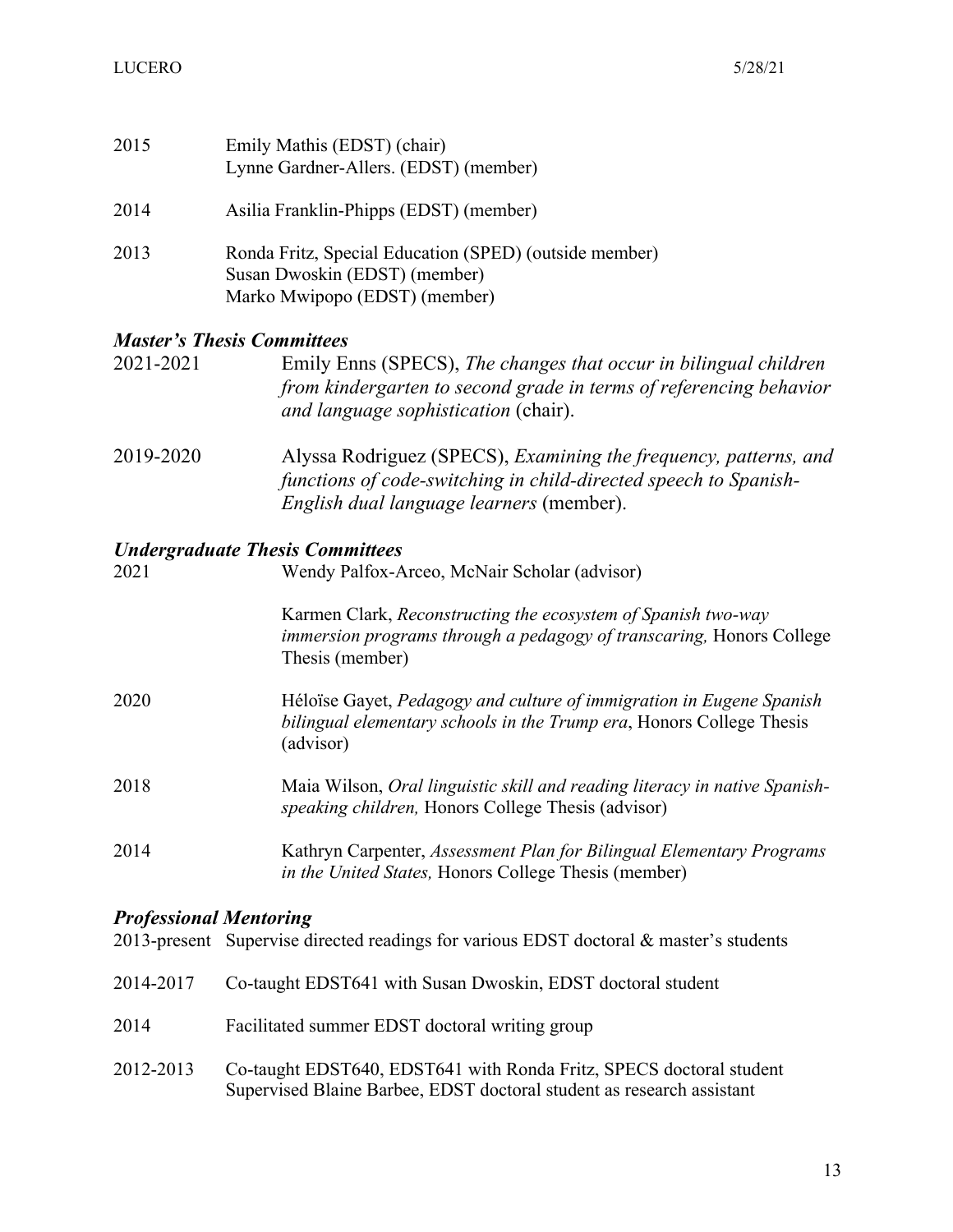#### **SERVICE National Service**

| <b>National Service</b> |                                                                    |
|-------------------------|--------------------------------------------------------------------|
| $2020$ -present         | External reviewer on tenure files                                  |
| $2018$ -present         | Editorial Review Board member, Reading Research Quarterly          |
| $2017$ -present         | Mentor, AERA Bilingual Special Interest Group (SIG)                |
| 2011-2017               | Oregon Representative, Literacy Research Association Field Council |
| $2011$ -present         | Conference Proposal Reviewer, Literacy Research Association        |
| $2011$ -present         | Conference Proposal Reviewer, American Educational Research        |
|                         | <b>Association - Bilingual Special Interest Group</b>              |
| 2012-2015               | Conference Discussant & Session Chair, LRA                         |
| 2013                    | Session Chair, AERA Annual Conference                              |
|                         |                                                                    |

## *Invited Reviewer*

*Applied Psycholinguistics* (1 review) *Bilingual Research Journal* (6 reviews) *Critical Inquiry in Language Studies* (1 review) *Educational Researcher* (1 review) *Elementary School Journal* (3 reviews) *Heritage Language Journal* (1 review) *International Journal of Bilingual Education and Bilingualism* (1 review) *International Multilingual Research Journal* (1 review) *Journal of Communication Disorders* (2 reviews) *Journal of Early Childhood Literacy* (2 reviews) *Journal of Educational Psychology* (1 review) *Journal of Psycholinguistic Research* (1 review) *Journal of Research in Childhood Education* (5 reviews) *Journal of Research in Reading* (3 reviews) *Journal of Teacher Education* (1 review) *Language and Education* (6 reviews) *Language, Speech, and Hearing Services in Schools* (2 reviews) *Linguistics and Education* (8 reviews) *Multicultural Perspectives* (1 review) *Reading & Writing* (1 review) *Reading Research Quarterly* (5 reviews) *School Psychology Review* (1 review) *Teacher Education Quarterly* (1 review) *TESOL Journal* (4 reviews)

# **State Service**

| 2012 | Oregon ELPA Verification Workshop |  |
|------|-----------------------------------|--|
|      |                                   |  |

# **Institutional Service**

#### *University of Oregon*

| $\sim$ . The second state $\sim$ second state $\sim$<br>2020-2023 | Director, Latinx Studies program  |
|-------------------------------------------------------------------|-----------------------------------|
| 2020-2023                                                         | Wayne Morse Center Advisory Board |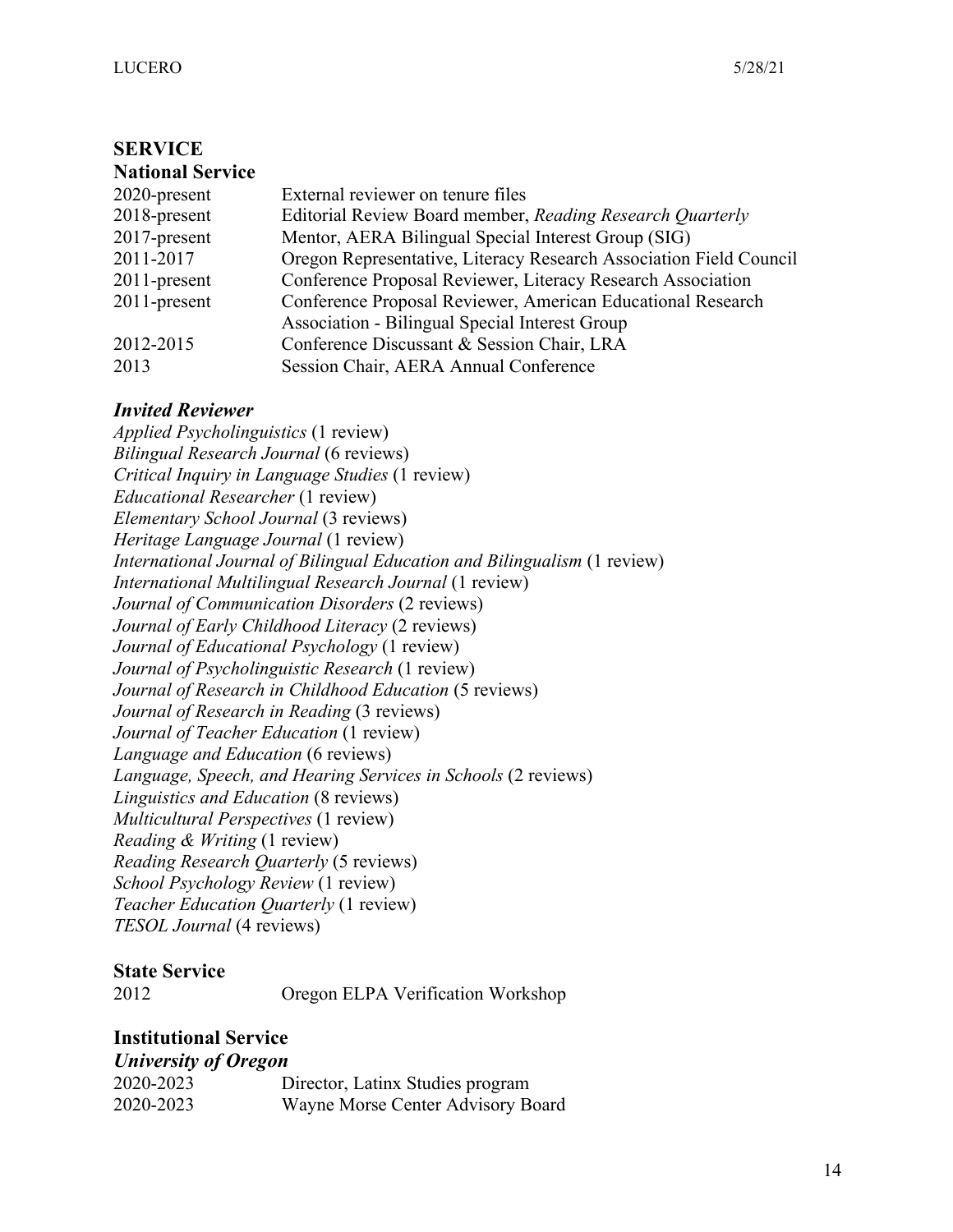| 2020-2021       | Faculty Co-Director, Latinx Scholars Academic Residential Community |
|-----------------|---------------------------------------------------------------------|
| 2019-present    | Spanish Heritage Language Program Advisory Board                    |
|                 | Department of Romance Languages                                     |
| $2018$ -present | <b>Common Reading Selection Committee</b>                           |
| 2016-present    | <b>Dreamers Steering Committee</b>                                  |
|                 | Lead Facilitator: UO Dreamer ally trainings                         |
|                 | Co-chair: Education, Training, & Outreach subcommittee              |
| 2018-2021       | Center for Latino/a & Latin American Studies Executive Board        |
|                 | Graduate Student Fellowship Review committee                        |
|                 | 2019-21 Thematic Planning committee - The Politics of Language in   |
|                 | the Americas                                                        |
| 2019-2020       | Latinx Studies Minor Development Committee                          |
| 2018-2019       | Provost's Teaching Academy                                          |
| 2016            | Faculty Judge, Graduate Student Three Minute Thesis competition     |
| $2015$ -present | Oregon Expert                                                       |
| 2015-2017       | Puertas Abiertas Leadership Academy facilitator                     |
| 2014-present    | Latinx Strategies Group                                             |
| $2011$ -present | Center for the Study of Women in Society Women of Color Project     |
| 2011-2012       | UO Education and Language Working Group                             |

# *UO College of Education*

| 2018-2019<br>College of Education Common Reading committee member                  |  |
|------------------------------------------------------------------------------------|--|
| College of Education Curriculum Committee<br>2016-2020                             |  |
| Reading Endorsement Revision Committee<br>2016                                     |  |
| College of Education Media Ambassador<br>$2015$ -present                           |  |
| $2015$ -present<br>College of Education Library Committee                          |  |
| College of Education Tenure-Track Policy Development Work Group<br>$2015$ -present |  |
| College of Education Space Policy Committee<br>2015                                |  |
| Oregon Graduation Success Summit Steering Committee & Session Chair<br>2015        |  |

# *UO Department of Education Studies*

| Director, CSSE Doctoral Program                                          |
|--------------------------------------------------------------------------|
| <b>Education Studies Doctoral Student Travel Award Committee</b>         |
| SAIL (Summer Academy to Inspire Learning) Camp Planning Committee        |
| Faculty Search Committees: Educational Psychology, Math Education        |
| UOTeach Professional Development Workshop Series Co-coordinator          |
| UOTeach edTPA Development & Instructional Team                           |
| <b>Practicum Coordinator Search Committee</b>                            |
| Organized Dr. Janette Klingner's visit and presentation "Distinguishing" |
| between Language Acquisition and Learning Disabilities"                  |
| <b>Student Support Task Force</b>                                        |
|                                                                          |

# **Seattle & Eugene Communities**

| 2019 | Integration Network for Immigrants of Lane County |  |
|------|---------------------------------------------------|--|
|      |                                                   |  |